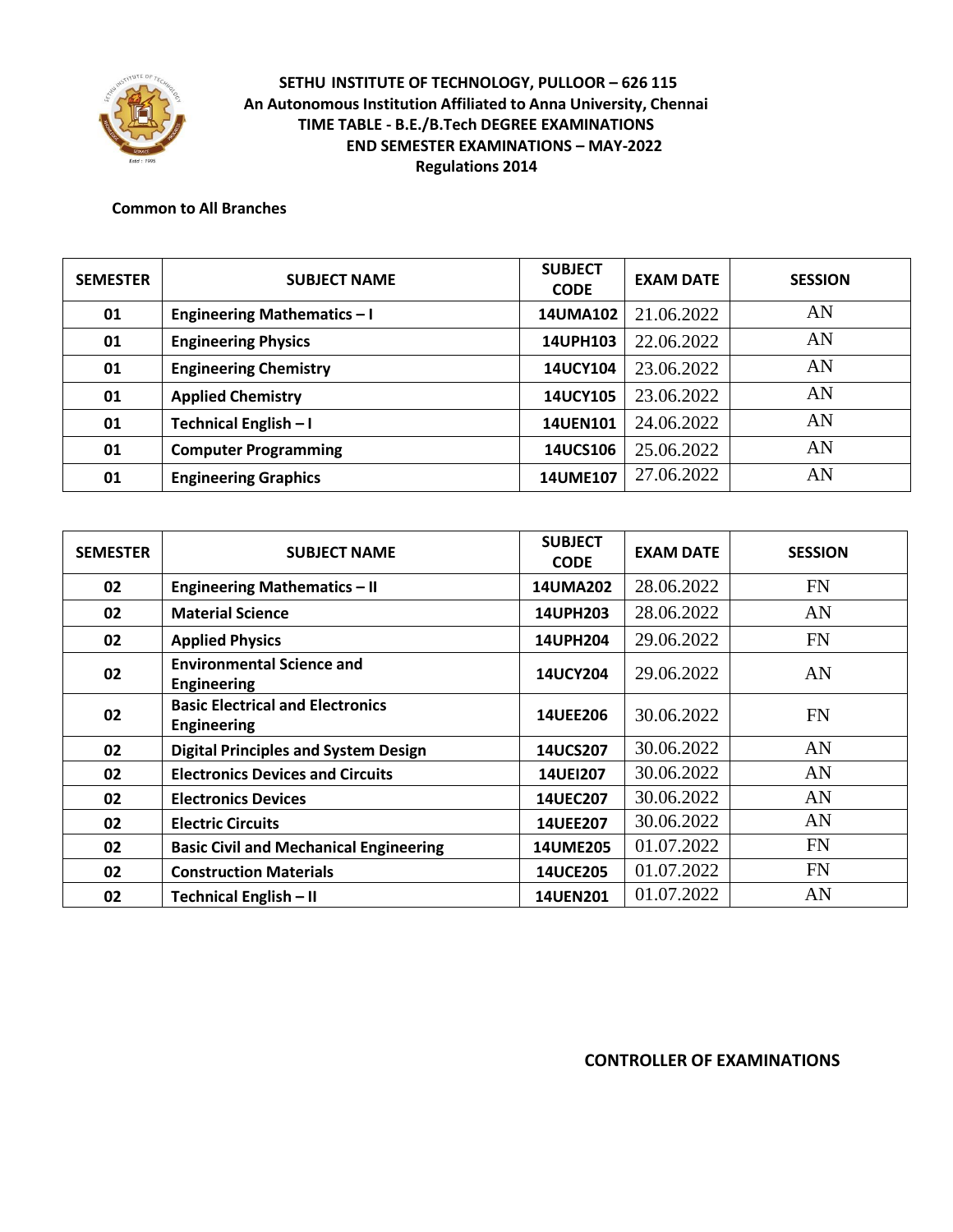

## **B.E. – Civil Engineering**

| <b>SEMESTER</b> | <b>SUBJECT NAME</b>                                            | <b>SUBJECT CODE</b> | <b>EXAM DATE</b> | <b>SESSION</b> |
|-----------------|----------------------------------------------------------------|---------------------|------------------|----------------|
| 03              | <b>Construction Techniques and Practices</b>                   | <b>14UCE302</b>     | 07.06.2022       | <b>FN</b>      |
| 03              | <b>Engineering Geology</b>                                     | <b>14UCE303</b>     | 08.06.2022       | <b>FN</b>      |
| 03              | <b>Transforms and Partial Differential</b><br><b>Equations</b> | <b>14UMA321</b>     | 09.06.2022       | <b>FN</b>      |
| 03              | <b>Mechanics of Solids - I</b>                                 | <b>14UCE304</b>     | 10.06.2022       | <b>FN</b>      |
| 03              | <b>Fluid Mechanics</b>                                         | <b>14UCE305</b>     | 11.06.2022       | <b>FN</b>      |
| 03              | Surveying $-1$                                                 | <b>14UCE306</b>     | 13.06.2022       | <b>FN</b>      |

| <b>SEMESTER</b> | <b>SUBJECT NAME</b>                  | <b>SUBJECT CODE</b> | <b>EXAM DATE</b> | <b>SESSION</b> |
|-----------------|--------------------------------------|---------------------|------------------|----------------|
| 04              | <b>Numerical Methods</b>             | <b>14UMA422</b>     | 07.06.2022       | AN             |
| 04              | <b>Soil Mechanics</b>                | <b>14UCE402</b>     | 08.06.2022       | AN             |
| 04              | <b>Highway Engineering</b>           | <b>14UCE403</b>     | 09.06.2022       | AN             |
| 04              | <b>Mechanics of Solids - II</b>      | <b>14UCE404</b>     | 10.06.2022       | AN             |
| 04              | <b>Applied Hydraulic Engineering</b> | <b>14UCE405</b>     | 11.06.2022       | AN             |
| 04              | Surveying $-$ II                     | <b>14UCE406</b>     | 13.06.2022       | AN             |

| <b>SEMESTER</b> | <b>SUBJECT NAME</b>                                            | <b>SUBJECT</b><br><b>CODE</b> | <b>EXAM DATE</b> | <b>SESSION</b> |
|-----------------|----------------------------------------------------------------|-------------------------------|------------------|----------------|
| 05              | Design of reinforced cement<br>concrete and masonry structures | <b>14UCE501</b>               | 14.06.2022       | <b>FN</b>      |
| 05              | <b>Foundation Engineering</b>                                  | <b>14UCE502</b>               | 15.06.2022       | <b>FN</b>      |
| 05              | Railways, airport and harbour<br><b>Engineering</b>            | <b>14UCE503</b>               | 16.06.2022       | <b>FN</b>      |
| 05              | <b>Structural Analysis - I</b>                                 | <b>14UCE504</b>               | 17.06.2022       | <b>FN</b>      |
| 05              | <b>Water Supply Engineering</b>                                | <b>14UCE505</b>               | 18.06.2022       | <b>FN</b>      |
| 05              | <b>Irrigation Engineering</b>                                  | <b>14UCE506</b>               | 20.06.2022       | <b>FN</b>      |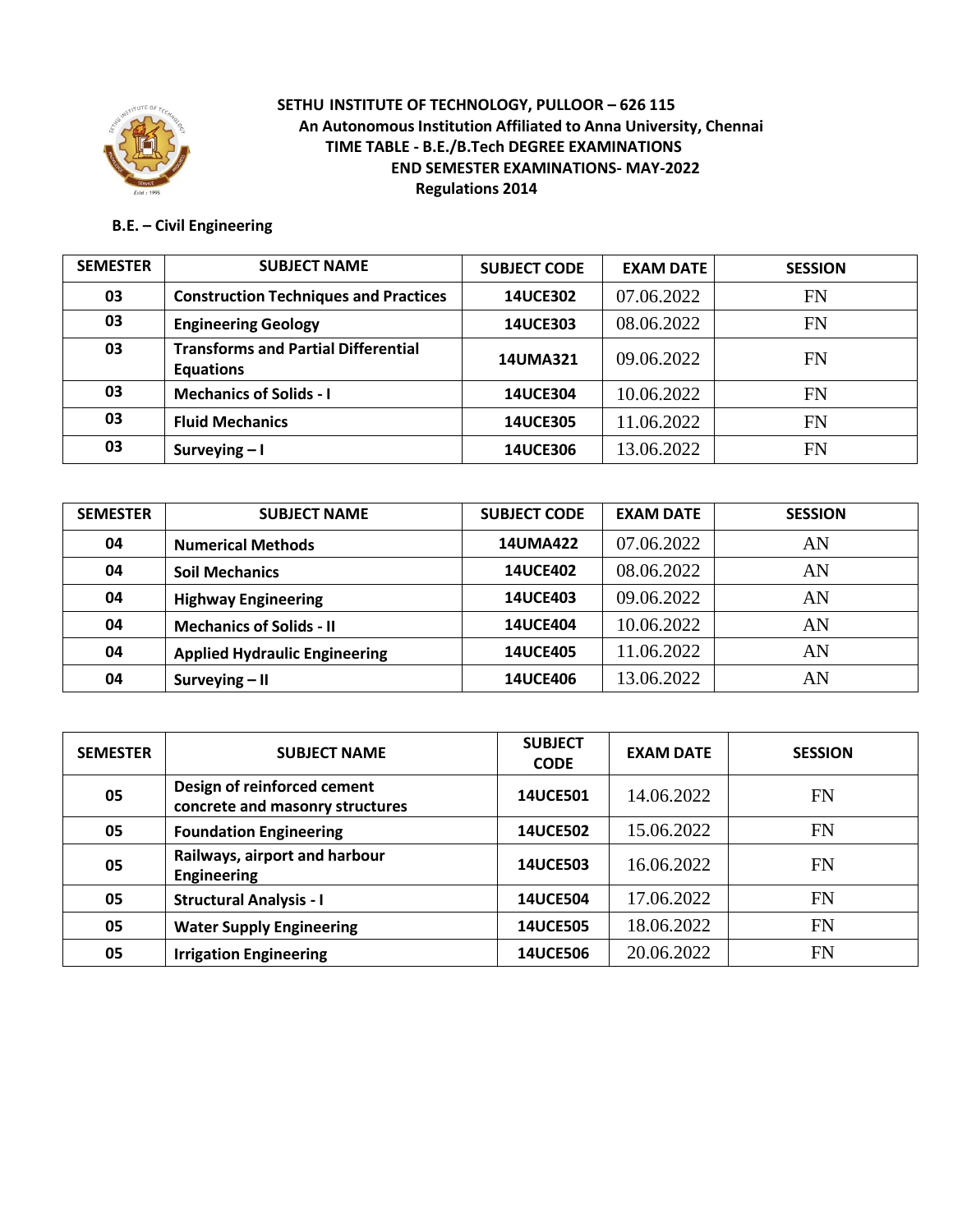| <b>SEMESTER</b> | <b>SUBJECT NAME</b>                                            | <b>SUBJECT CODE</b> | <b>EXAM DATE</b> | <b>SESSION</b> |
|-----------------|----------------------------------------------------------------|---------------------|------------------|----------------|
| 06              | <b>Design Of Steel And Timber</b><br><b>Structures</b>         | <b>14UCE601</b>     | 14.06.2022       | AN             |
| 06              | <b>Estimation, Costing And</b><br><b>Valuation Engineering</b> | <b>14UCE602</b>     | 15.06.2022       | AN             |
| 06              | <b>Waste Water Engineering</b>                                 | <b>14UCE603</b>     | 16.06.2022       | AN             |
| 06              | Structural Analysis - Ii                                       | <b>14UCE604</b>     | 17.06.2022       | AN             |
| 06              | <b>Concrete Technology</b>                                     | <b>14UCE908</b>     | 18.06.2022       | AN             |
| 06              | <b>Traffic Engineering And</b><br><b>Management</b>            | 14UCE911            | 20.06.2022       | AN             |

| <b>SEMESTER</b> | <b>SUBJECT NAME</b>                                             | <b>SUBJECT CODE</b> | <b>EXAM DATE</b> | <b>SESSION</b> |
|-----------------|-----------------------------------------------------------------|---------------------|------------------|----------------|
| 07              | <b>Construction Management And</b><br><b>Finance</b>            | <b>14UCE701</b>     | 21.06.2022       | <b>FN</b>      |
| 07              | <b>Advanced Structural Design</b>                               | <b>14UCE702</b>     | 22.06.2022       | <b>FN</b>      |
| 07              | <b>Pre-stressed Concrete Structures</b>                         | <b>14UCE703</b>     | 23.06.2022       | <b>FN</b>      |
| 07              | <b>Structural Dynamics And</b><br><b>Earthquake Engineering</b> | <b>14UCE704</b>     | 24.06.2022       | <b>FN</b>      |
| 07              | <b>Ground Improvement Techniques</b>                            | <b>14UCE910</b>     | 25.06.2022       | <b>FN</b>      |
| 07              | <b>Municipal Solid Waste</b><br><b>Management</b>               | 14UCE917            | 27.06.2022       | <b>FN</b>      |
| 07              | <b>Environmental Science And</b><br><b>Engineering</b>          | <b>14UCE925</b>     | 28.06.2022       | <b>FN</b>      |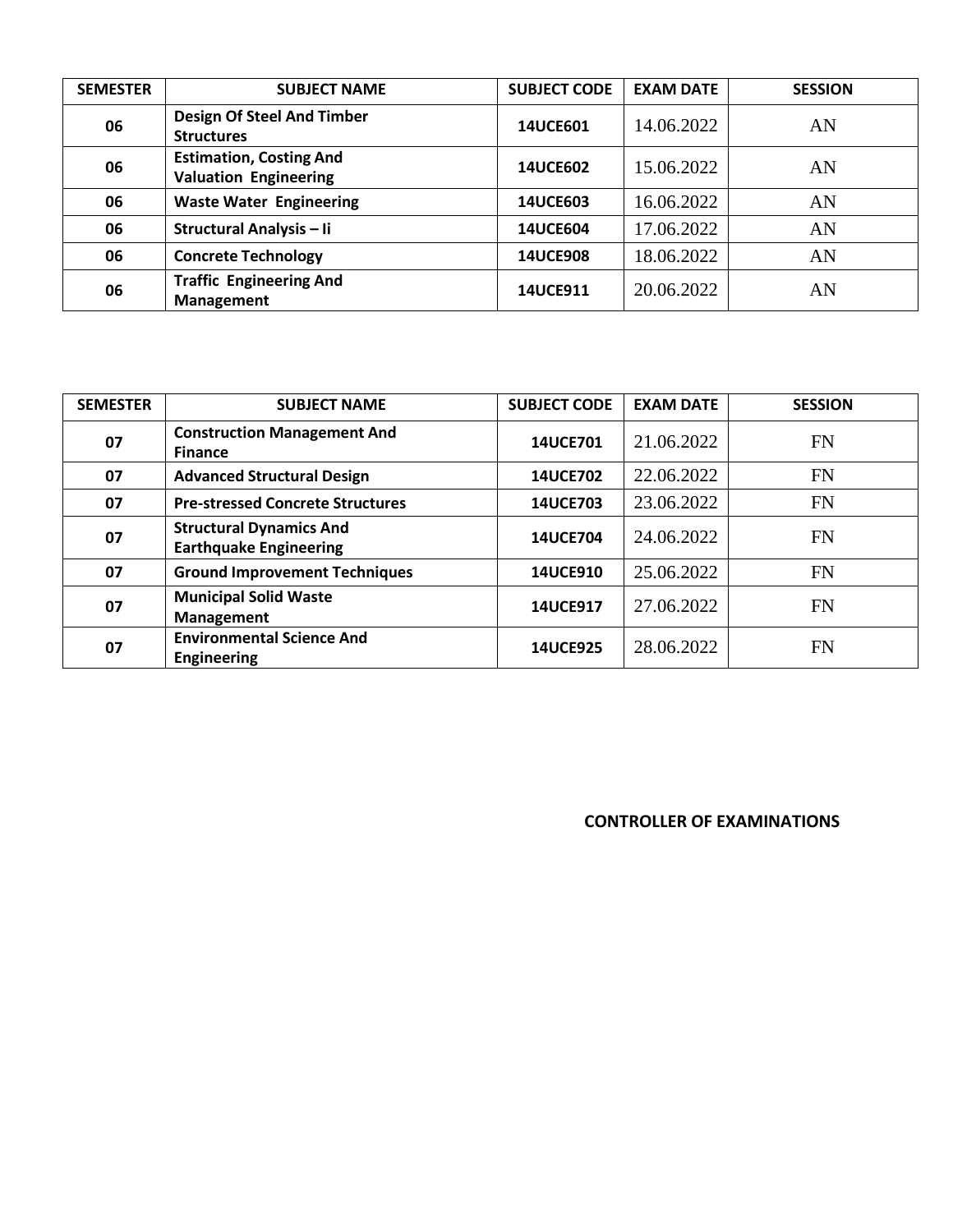

#### **B.E. – Computer Science and Engineering**

| <b>SEMESTER</b> | <b>SUBJECT NAME</b>                                            | <b>SUBJECT</b><br><b>CODE</b> | <b>EXAM DATE</b> | <b>SESSION</b> |
|-----------------|----------------------------------------------------------------|-------------------------------|------------------|----------------|
| 03              | <b>Data Structures</b>                                         | 14UCS302                      | 07.06.2022       | <b>FN</b>      |
| 03              | <b>Computer Organization and</b><br>Architecture               | 14UCS303                      | 08.06.2022       | <b>FN</b>      |
| 03              | <b>Transforms and Partial Differential</b><br><b>Equations</b> | <b>14UMA321</b>               | 09.06.2022       | <b>FN</b>      |
| 03              | <b>Object Oriented Programming</b>                             | <b>14UIT304</b>               | 10.06.2022       | <b>FN</b>      |
| 03              | <b>Operating Systems</b>                                       | 14UCS305                      | 11.06.2022       | <b>FN</b>      |
| 03              | <b>Software Engineering</b>                                    | 14UCS306                      | 13.06.2022       | <b>FN</b>      |

| <b>SEMESTER</b> | <b>SUBJECT NAME</b>                                      | <b>SUBJECT</b><br><b>CODE</b> | <b>EXAM DATE</b> | <b>SESSION</b> |
|-----------------|----------------------------------------------------------|-------------------------------|------------------|----------------|
| 04              | <b>Applied Statistics and Queuing</b><br><b>Networks</b> | 14UMA421                      | 07.06.2022       | AN             |
| 04              | <b>Software Testing</b>                                  | 14UCS402                      | 08.06.2022       | AN             |
| 04              | <b>Java Programming</b>                                  | 14UCS403                      | 09.06.2022       | AN             |
| 04              | <b>Design and Analysis of Algorithms</b>                 | 14UCS404                      | 10.06.2022       | AN             |
| 04              | <b>Database Management Systems</b>                       | 14UCS405                      | 11.06.2022       | AN             |
| 04              | <b>Microprocessors and Microcontrollers</b>              | 14UEC423                      | 13.06.2022       | AN             |

| <b>SEMESTER</b> | <b>SUBJECT NAME</b>                        | <b>SUBJECT</b><br><b>CODE</b> | <b>EXAM</b><br><b>DATE</b> | <b>SESSION</b> |
|-----------------|--------------------------------------------|-------------------------------|----------------------------|----------------|
| 05              | <b>Discrete Mathematics</b>                | <b>14UMA521</b>               | 14.06.2022                 | <b>FN</b>      |
| 05              | <b>Computer Networks</b>                   | <b>14UIT502</b>               | 15.06.2022                 | <b>FN</b>      |
| 05              | <b>Object Oriented Analysis and Design</b> | 14UCS503                      | 16.06.2022                 | <b>FN</b>      |
| 05              | <b>Theory of Computation</b>               | 14UCS504                      | 17.06.2022                 | <b>FN</b>      |
| 05              | Data Warehousing and Data Mining           | <b>14UCS505</b>               | 18.06.2022                 | <b>FN</b>      |
| 05              | <b>Web Programming</b>                     | <b>14UCS506</b>               | 20.06.2022                 | FN             |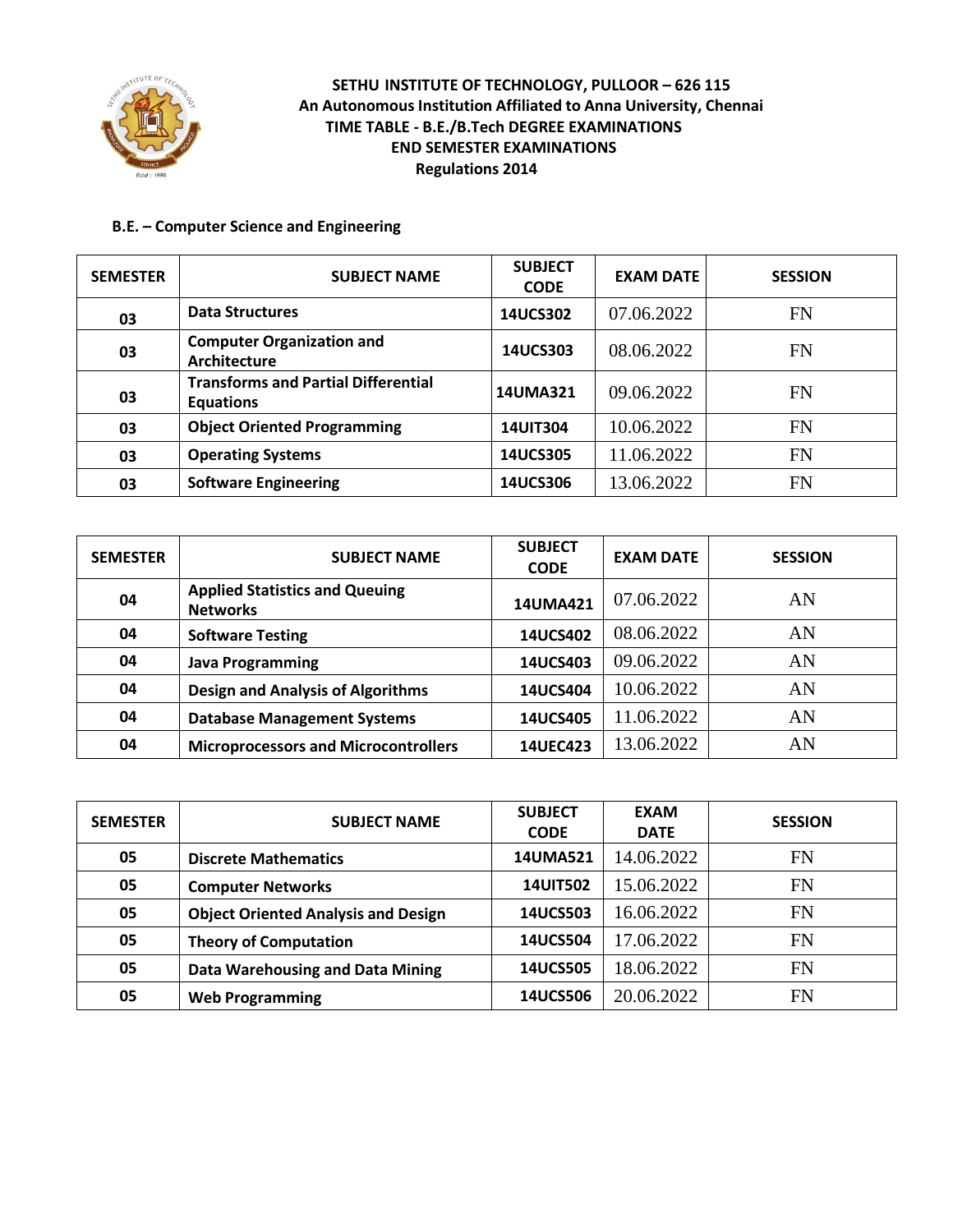| <b>SEMESTER</b> | <b>SUBJECT NAME</b>                               | <b>SUBJECT</b><br><b>CODE</b> | <b>EXAM DATE</b> | <b>SESSION</b> |
|-----------------|---------------------------------------------------|-------------------------------|------------------|----------------|
| 06              | <b>Principles Of Compiler Design</b>              | 14UCS601                      | 14.06.2022       | AN             |
| 06              | <b>Fundamentals Of Mobile</b><br><b>Computing</b> | 14UCS602                      | 15.06.2022       | AN             |
| 06              | <b>Artificial Intelligence</b>                    | 14UCS603                      | 16.06.2022       | AN             |
| 06              | <b>Distributed Systems</b>                        | 14UCS604                      | 17.06.2022       | AN             |
| 06              | <b>Information Storage</b><br>Management          | 14UCS902                      | 18.06.2022       | AN             |
| 06              | <b>C# And .Net Framework</b>                      | 14UCS909                      | 20.06.2022       | AN             |
| 06              | <b>Internet Of Things</b>                         | 14UCS911                      | 02.07.2022       | AN             |

| <b>SEMESTER</b> | <b>SUBJECT NAME</b>                                    | <b>SUBJECT</b><br><b>CODE</b> | <b>EXAM DATE</b> | <b>SESSION</b> |
|-----------------|--------------------------------------------------------|-------------------------------|------------------|----------------|
| 07              | <b>Project Management And Finance</b>                  | <b>14UME701</b>               | 21.06.2022       | <b>FN</b>      |
| 07              | <b>Interactive Computer Graphics</b>                   | 14UCS702                      | 22.06.2022       | <b>FN</b>      |
| 07              | <b>Insight Into Cloud Computing</b>                    | 14UCS703                      | 23.06.2022       | <b>FN</b>      |
| 07              | <b>Fundamentals Of Information</b><br><b>Security</b>  | 14UCS704                      | 24.06.2022       | FN             |
| 07              | <b>Internet Of Things</b>                              | 14UCS911                      | 25.06.2022       | <b>FN</b>      |
| 07              | <b>Human Computer Interaction</b>                      | 14UCS920                      | 02.07.2022       | <b>FN</b>      |
| 07              | <b>Cyber Forensics</b>                                 | 14UCS914                      | 04.07.2022       | <b>FN</b>      |
| 07              | <b>Building Enterprise Applications</b>                | <b>14UIT910</b>               | 27.06.2022       | <b>FN</b>      |
| 07              | <b>Environmental Science And</b><br><b>Engineering</b> | <b>14UCE925</b>               | 28.06.2022       | <b>FN</b>      |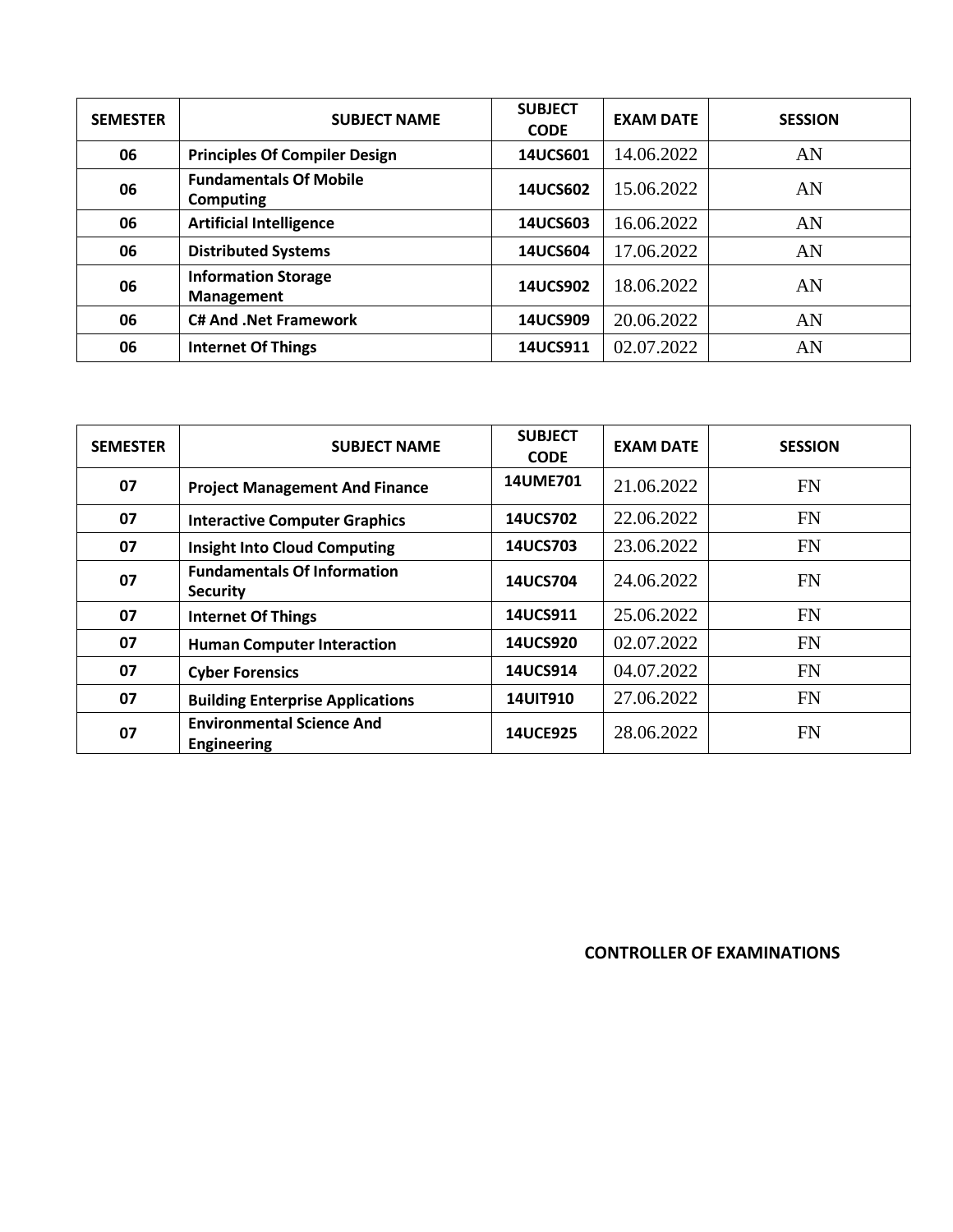

#### **B.E. – Electrical and Electronics Engineering**

| <b>SEMESTER</b> | <b>SUBJECT NAME</b>                                            | <b>SUBJECT CODE</b> | <b>EXAM DATE</b> | <b>SESSION</b> |
|-----------------|----------------------------------------------------------------|---------------------|------------------|----------------|
| 03              | <b>DC Machines and Transformers</b>                            | <b>14UEE302</b>     | 07.06.2022       | FN             |
| 03              | <b>Field Theory</b>                                            | <b>14UEE303</b>     | 08.06.2022       | <b>FN</b>      |
| 03              | <b>Transforms and Partial Differential</b><br><b>Equations</b> | <b>14UMA321</b>     | 09.06.2022       | <b>FN</b>      |
| 03              | <b>Power Plant Engineering</b>                                 | <b>14UEE304</b>     | 10.06.2022       | FN             |
| 03              | <b>Semiconductor Devices and Circuits</b>                      | <b>14UEE305</b>     | 11.06.2022       | <b>FN</b>      |
| 03              | <b>Digital Logic Circuits</b>                                  | <b>14UEE306</b>     | 13.06.2022       | FN             |

| <b>SEMESTER</b> | <b>SUBJECT NAME</b>                                   | <b>SUBJECT CODE</b> | <b>EXAM DATE</b> | <b>SESSION</b> |
|-----------------|-------------------------------------------------------|---------------------|------------------|----------------|
| 04              | <b>Numerical Methods</b>                              | <b>14UMA422</b>     | 07.06.2022       | AN             |
| 04              | <b>AC Machines</b>                                    | <b>14UEE402</b>     | 08.06.2022       | AN             |
| 04              | <b>Transmission and Distribution</b>                  | 14UEE403            | 09.06.2022       | AN             |
| 04              | <b>Analog Integrated Circuits</b>                     | <b>14UEE404</b>     | 10.06.2022       | AN             |
| 04              | <b>Electrical Measurements and</b><br>Instrumentation | <b>14UEE405</b>     | 11.06.2022       | AN             |
| 04              | <b>Data Structures and Algorithms</b>                 | <b>14UIT424</b>     | 13.06.2022       | AN             |

| <b>SEMESTER</b> | <b>SUBJECT NAME</b>                                              | <b>SUBJECT CODE</b> | <b>EXAM DATE</b> | <b>SESSION</b> |
|-----------------|------------------------------------------------------------------|---------------------|------------------|----------------|
| 05              | <b>Power Electronics</b>                                         | <b>14UEE501</b>     | 14.06.2022       | <b>FN</b>      |
| 05              | <b>Control Systems</b>                                           | <b>14UEE502</b>     | 15.06.2022       | <b>FN</b>      |
| 05              | <b>Power System Analysis</b>                                     | 14UEE503            | 16.06.2022       | <b>FN</b>      |
| 05              | <b>Microprocessors and</b><br><b>Microcontroller programming</b> | <b>14UEE504</b>     | 17.06.2022       | FN             |
| 05              | <b>Protection and Switch Gear</b>                                | <b>14UEE505</b>     | 18.06.2022       | FN             |
| 05              | <b>Communication Engineering</b>                                 | 14UEC523            | 20.06.2022       | <b>FN</b>      |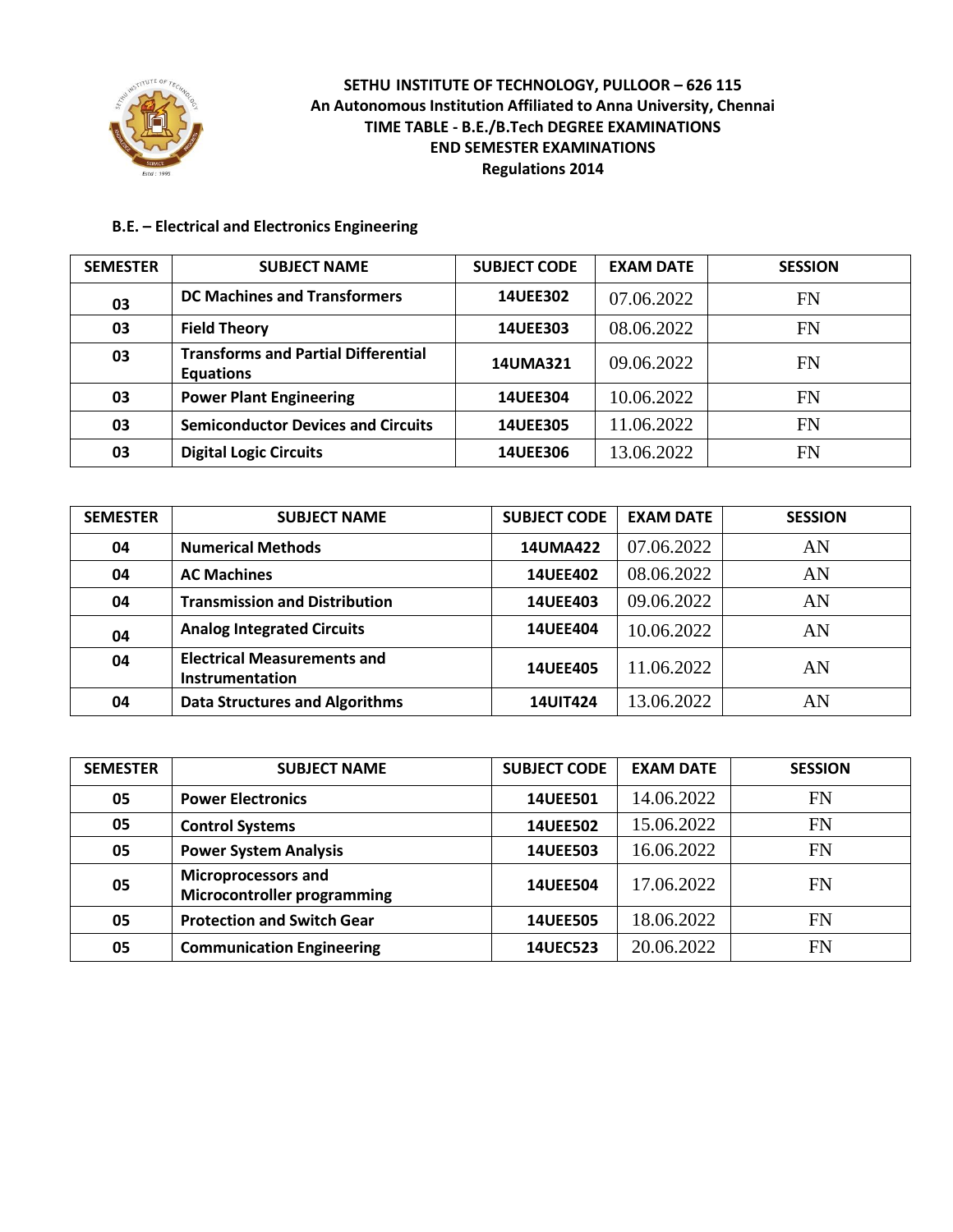| <b>SEMESTER</b> | <b>SUBJECT NAME</b>                                      | <b>SUBJECT CODE</b> | <b>EXAM DATE</b> | <b>SESSION</b> |
|-----------------|----------------------------------------------------------|---------------------|------------------|----------------|
| 06              | <b>Electric Drives And Control</b>                       | 14UEE601            | 14.06.2022       | AN             |
| 06              | <b>Electrical Machine Design</b>                         | <b>14UEE602</b>     | 15.06.2022       | AN             |
| 06              | <b>High Voltage Engineering</b>                          | <b>14UEE603</b>     | 16.06.2022       | AN             |
| 06              | <b>Applied Digital Signal Processing</b>                 | <b>14UEC624</b>     | 17.06.2022       | AN             |
| 06              | <b>Programmable Logic Controller</b><br><b>And Scada</b> | <b>14UEE905</b>     | 18.06.2022       | AN             |
| 06              | <b>Fuzzy Logic And Neural Network</b>                    | 14UEE911            | 20.06.2022       | AN             |

| <b>SEMESTER</b> | <b>SUBJECT NAME</b>                                                 | <b>SUBJECT CODE</b> | <b>EXAM DATE</b> | <b>SESSION</b> |
|-----------------|---------------------------------------------------------------------|---------------------|------------------|----------------|
| 07              | <b>Project Management And Finance</b>                               | <b>14UME701</b>     | 21.06.2022       | <b>FN</b>      |
| 07              | <b>Power System Operation And</b><br>Control                        | <b>14UEE702</b>     | 22.06.2022       | <b>FN</b>      |
| 07              | <b>Special Electrical Machines</b>                                  | <b>14UEE703</b>     | 23.06.2022       | <b>FN</b>      |
| 07              | <b>Electric Power Utilization And</b><br><b>Energy Conservation</b> | <b>14UEE704</b>     | 24.06.2022       | <b>FN</b>      |
| 07              | <b>Non-Conventional Energy</b><br><b>Resources</b>                  | 14UEE904            | 25.06.2022       | <b>FN</b>      |
| 07              | <b>Operation And Maintenance Of</b><br><b>Electrical Equipments</b> | <b>14UEE908</b>     | 04.07.2022       | FN             |
| 07              | <b>HVDC Transmission</b>                                            | 14UEE913            | 27.06.2022       | <b>FN</b>      |
| 07              | <b>Flexible Ac Transmission System</b>                              | <b>14UEE917</b>     | 02.07.2022       | <b>FN</b>      |
| 07              | <b>Environmental Science And</b><br><b>Engineering</b>              | <b>14UCE925</b>     | 28.06.2022       | FN             |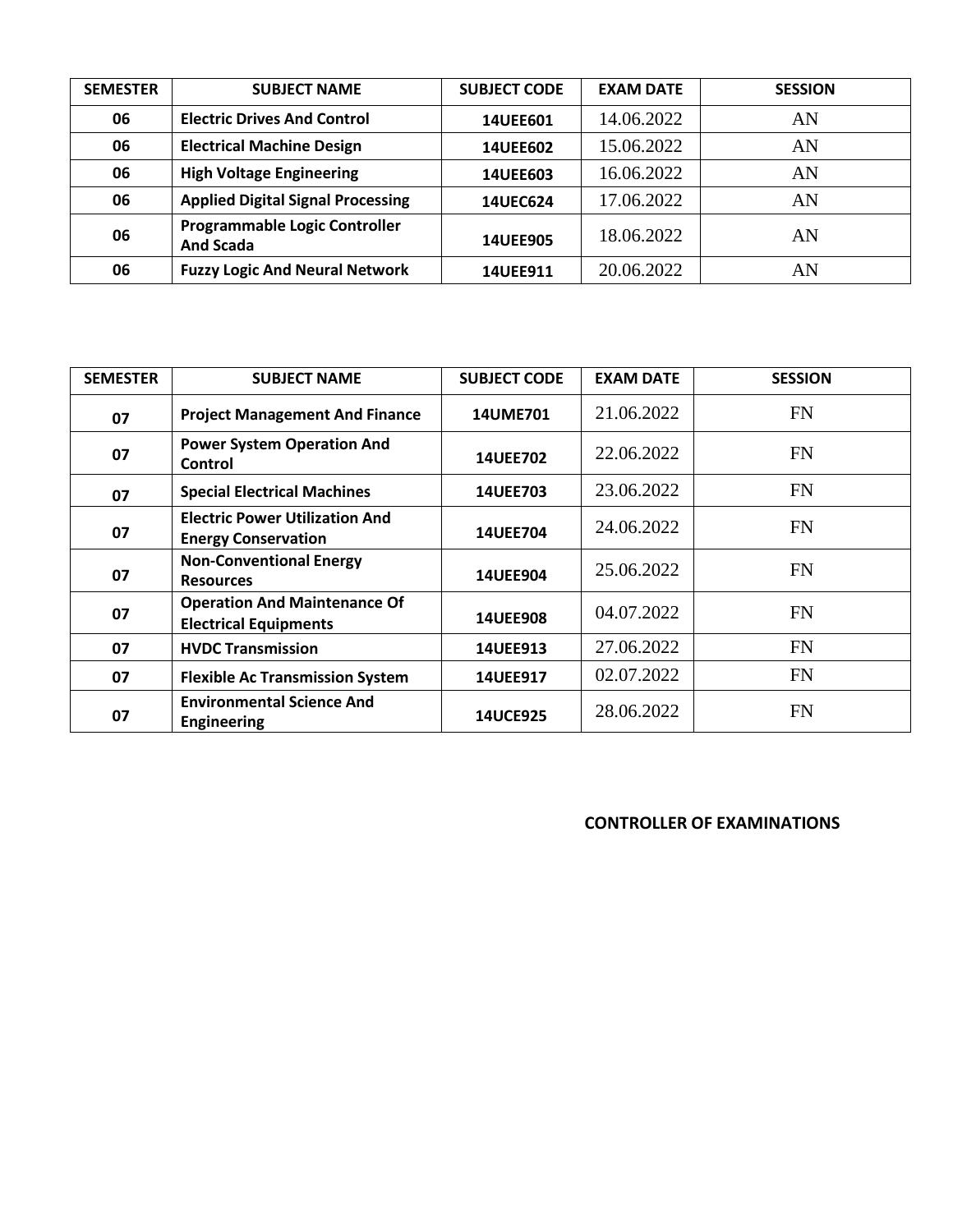

#### **B.E. – Electronics and Communication Engineering**

| <b>SEMESTER</b> | <b>SUBJECT NAME</b>                                            | <b>SUBJECT</b><br><b>CODE</b> | <b>EXAM DATE</b> | <b>SESSION</b> |
|-----------------|----------------------------------------------------------------|-------------------------------|------------------|----------------|
| 03              | <b>Digital Electronics and Design</b>                          | <b>14UEC302</b>               | 07.06.2022       | FN             |
| 03              | <b>Circuit Theory</b>                                          | 14UEC303                      | 08.06.2022       | FN             |
| 03              | <b>Transforms and Partial Differential</b><br><b>Equations</b> | 14UMA321                      | 09.06.2022       | <b>FN</b>      |
| 03              | <b>Electronic Circuits</b>                                     | 14UEC304                      | 10.06.2022       | FN             |
| 03              | <b>Electrical Machines</b>                                     | 14UEE323                      | 11.06.2022       | <b>FN</b>      |
| 03              | <b>Data Structures and Algorithm</b><br><b>Analysis</b>        | 14UCS323                      | 13.06.2022       | FN             |

| <b>SEMESTER</b> | <b>SUBJECT NAME</b>                     | <b>SUBJECT CODE</b> | <b>EXAM DATE</b> | <b>SESSION</b> |
|-----------------|-----------------------------------------|---------------------|------------------|----------------|
| 04              | <b>Probability and Random Processes</b> | <b>14UMA424</b>     | 07.06.2022       | AN             |
| 04              | <b>Analog Circuits</b>                  | <b>14UEC402</b>     | 08.06.2022       | AN             |
| 04              | <b>Electromagnetic Fields</b>           | <b>14UEC403</b>     | 09.06.2022       | AN             |
| 04              | <b>Signals and Systems</b>              | <b>14UEC404</b>     | 10.06.2022       | AN             |
| 04              | <b>Analog Communication</b>             | <b>14UEC405</b>     | 11.06.2022       | AN             |
| 04              | <b>Linear Control Engineering</b>       | <b>14UEI422</b>     | 13.06.2022       | AN             |

| <b>SEMESTER</b> | <b>SUBJECT NAME</b>                                         | <b>SUBJECT CODE</b> | <b>EXAM DATE</b> | <b>SESSION</b> |
|-----------------|-------------------------------------------------------------|---------------------|------------------|----------------|
| 05              | <b>Digital Communication</b>                                | 14UEC501            | 14.06.2022       | FN             |
| 05              | <b>Data Communication and Networks</b>                      | <b>14UEC502</b>     | 15.06.2022       | <b>FN</b>      |
| 05              | <b>Electronic measurements and</b><br>Instrumentation       | 14UEC503            | 16.06.2022       | FN             |
| 05              | <b>Transmission Lines and Waveguides</b>                    | <b>14UEC504</b>     | 17.06.2022       | FN             |
| 05              | Microprocessors, Microcontrollers and<br><b>Application</b> | <b>14UEC505</b>     | 18.06.2022       | FN             |
| 05              | <b>Information Theory and Coding</b>                        | <b>14UEC506</b>     | 20.06.2022       | FN             |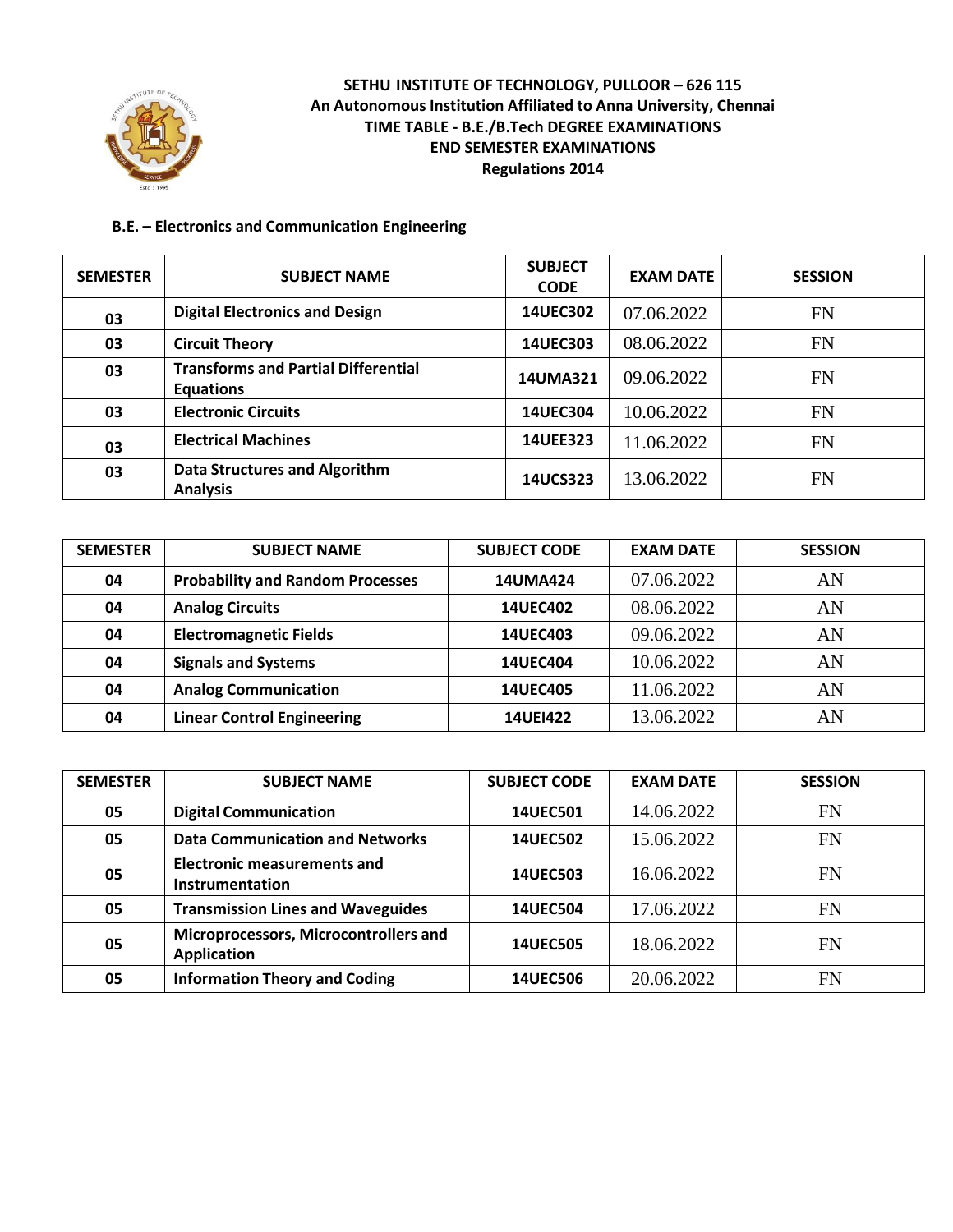| <b>SEMESTER</b> | <b>SUBJECT NAME</b>                                                  | <b>SUBJECT CODE</b> | <b>EXAM DATE</b> | <b>SESSION</b> |
|-----------------|----------------------------------------------------------------------|---------------------|------------------|----------------|
| 06              | <b>Digital Signal Processing</b>                                     | 14UEC601            | 14.06.2022       | AN             |
| 06              | <b>Wireless Communication Systems</b>                                | <b>14UEC602</b>     | 15.06.2022       | AN             |
| 06              | <b>Antenna And Wave Propagation</b>                                  | <b>14UEC603</b>     | 16.06.2022       | AN             |
| 06              | <b>VIsi Design</b>                                                   | <b>14UEC604</b>     | 17.06.2022       | AN             |
| 06              | <b>Computer Architecture And</b><br>Organization                     | 14UEC903            | 18.06.2022       | AN             |
| 06              | <b>Satellite Communication</b><br><b>Principles And Applications</b> | 14UEC917            | 27.06.2022       | <b>FN</b>      |
| 06              | <b>High Speed Networks</b>                                           | <b>14UEC908</b>     | 20.06.2022       | AN             |

| <b>SEMESTER</b> | <b>SUBJECT NAME</b>                                                  | <b>SUBJECT CODE</b> | <b>EXAM DATE</b> | <b>SESSION</b> |
|-----------------|----------------------------------------------------------------------|---------------------|------------------|----------------|
| 07              | <b>Project Management And Finance</b>                                | <b>14UME701</b>     | 21.06.2022       | <b>FN</b>      |
| 07              | <b>Optical Communication And Networks</b>                            | <b>14UEC702</b>     | 22.06.2022       | <b>FN</b>      |
| 07              | <b>Microwave Engineering</b>                                         | 14UEC703            | 23.06.2022       | <b>FN</b>      |
| 07              | <b>Embedded And Real Time Systems</b>                                | <b>14UEC704</b>     | 24.06.2022       | <b>FN</b>      |
| 07              | <b>Digital Image Processing</b>                                      | <b>14UEC910</b>     | 25.06.2022       | <b>FN</b>      |
| 07              | <b>Intellectual Property Rights</b>                                  | <b>14UEC904</b>     | 04.07.2022       | FN             |
| 07              | <b>Satellite Communication Principles</b><br><b>And Applications</b> | 14UEC917            | 27.06.2022       | <b>FN</b>      |
| 07              | <b>Nano Electronics</b>                                              | 14UEC921            | 02.07.2022       | <b>FN</b>      |
| 07              | <b>Environmental Science And</b><br><b>Engineering</b>               | <b>14UCE925</b>     | 28.06.2022       | <b>FN</b>      |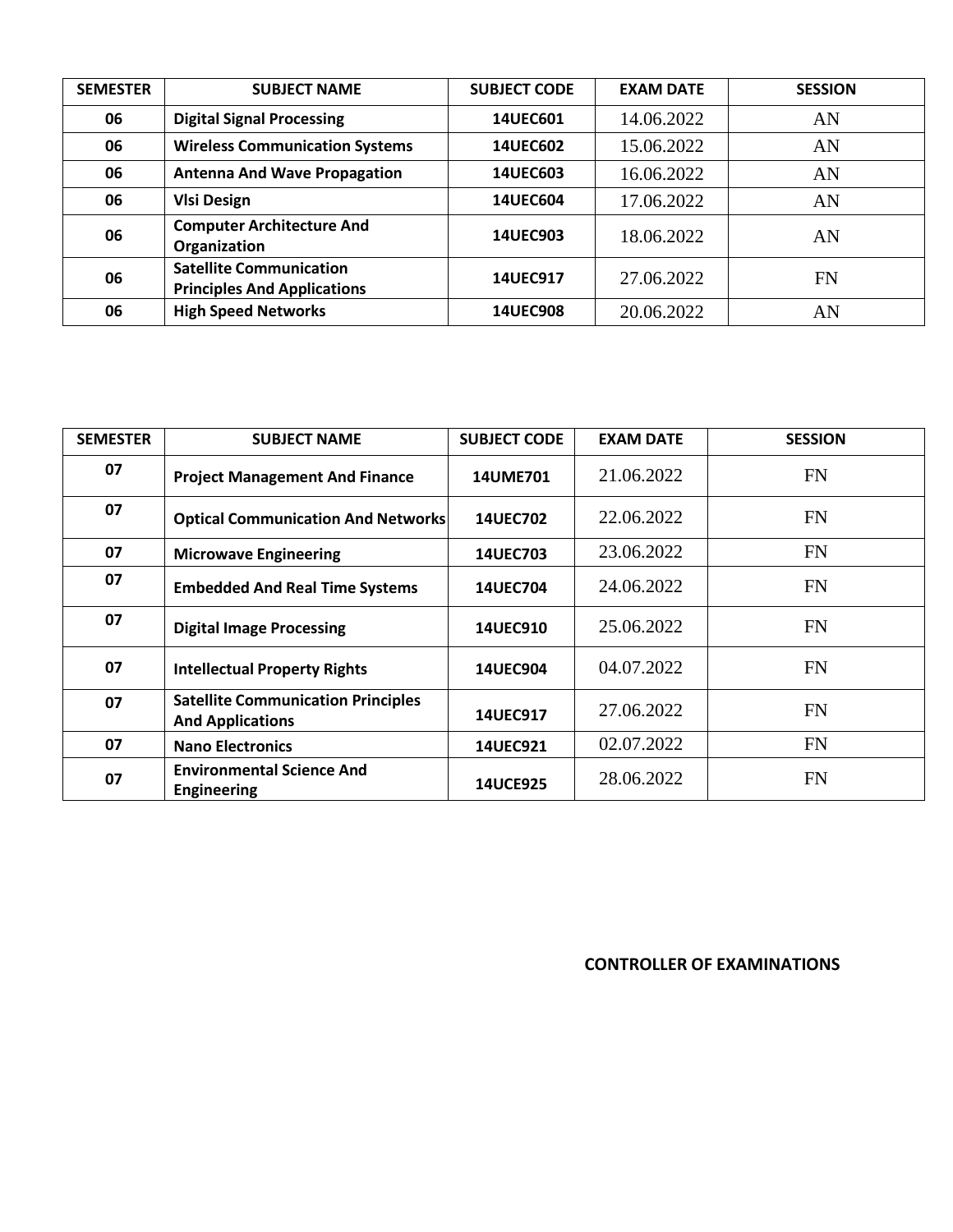

## **B.E. – Electronics and Instrumentation Engineering**

| <b>SEMESTER</b> | <b>SUBJECT NAME</b>                                            | <b>SUBJECT CODE</b> | <b>EXAM DATE</b> | <b>SESSION</b> |
|-----------------|----------------------------------------------------------------|---------------------|------------------|----------------|
| 03              | <b>Linear Integrated Circuits and</b><br><b>Applications</b>   | <b>14UEI302</b>     | 07.06.2022       | FN             |
| 03              | <b>Sensors and Transducers</b>                                 | <b>14UIC303</b>     | 08.06.2022       | FN             |
| 03              | <b>Transforms and Partial Differential</b><br><b>Equations</b> | <b>14UMA321</b>     | 09.06.2022       | FN             |
| 03              | <b>Electrical Measurements</b>                                 | <b>14UEI305</b>     | 10.06.2022       | FN             |
| 03              | <b>Digital Electronics</b>                                     | <b>14UEI306</b>     | 11.06.2022       | <b>FN</b>      |
| 03              | <b>Electrical Circuits and Networks</b>                        | 14UE1304            | 13.06.2022       | FN             |

| <b>SEMESTER</b> | <b>SUBJECT NAME</b>                       | <b>SUBJECT CODE</b> | <b>EXAM DATE</b> | <b>SESSION</b> |
|-----------------|-------------------------------------------|---------------------|------------------|----------------|
| 04              | <b>Numerical Methods</b>                  | <b>14UMA422</b>     | 07.06.2022       | AN             |
| 04              | Industrial Instrumentation - I            | <b>14UIC402</b>     | 08.06.2022       | AN             |
| 04              | <b>Control Engineering</b>                | <b>14UEI401</b>     | 09.06.2022       | AN             |
| 04              | <b>Principles of Electrical Machines</b>  | <b>14UEE426</b>     | 10.06.2022       | AN             |
| 04              | <b>Thermodynamics and Fluid Mechanics</b> | <b>14UME421</b>     | 11.06.2022       | AN             |
| 04              | <b>Data Structures and Algorithms</b>     | <b>14UIT424</b>     | 13.06.2022       | AN             |

| <b>SEMESTER</b> | <b>SUBJECT NAME</b>                    | <b>SUBJECT CODE</b> | <b>EXAM DATE</b> | <b>SESSION</b> |
|-----------------|----------------------------------------|---------------------|------------------|----------------|
| 05              | <b>Industrial Instrumentation - II</b> | <b>14UIC501</b>     | 14.06.2022       | FN             |
| 05              | <b>Microprocessors and Interfacing</b> | <b>14UEI502</b>     | 15.06.2022       | <b>FN</b>      |
| 05              | <b>Industrial Electronics</b>          | <b>14UEI503</b>     | 16.06.2022       | FN             |
| 05              | <b>Process Control Instrumentation</b> | <b>14UEI504</b>     | 17.06.2022       | <b>FN</b>      |
| 05              | <b>Analytical Instruments</b>          | <b>14UEI505</b>     | 18.06.2022       | FN             |
| 05              | <b>Communication Engineering</b>       | <b>14UEC523</b>     | 20.06.2022       | FN             |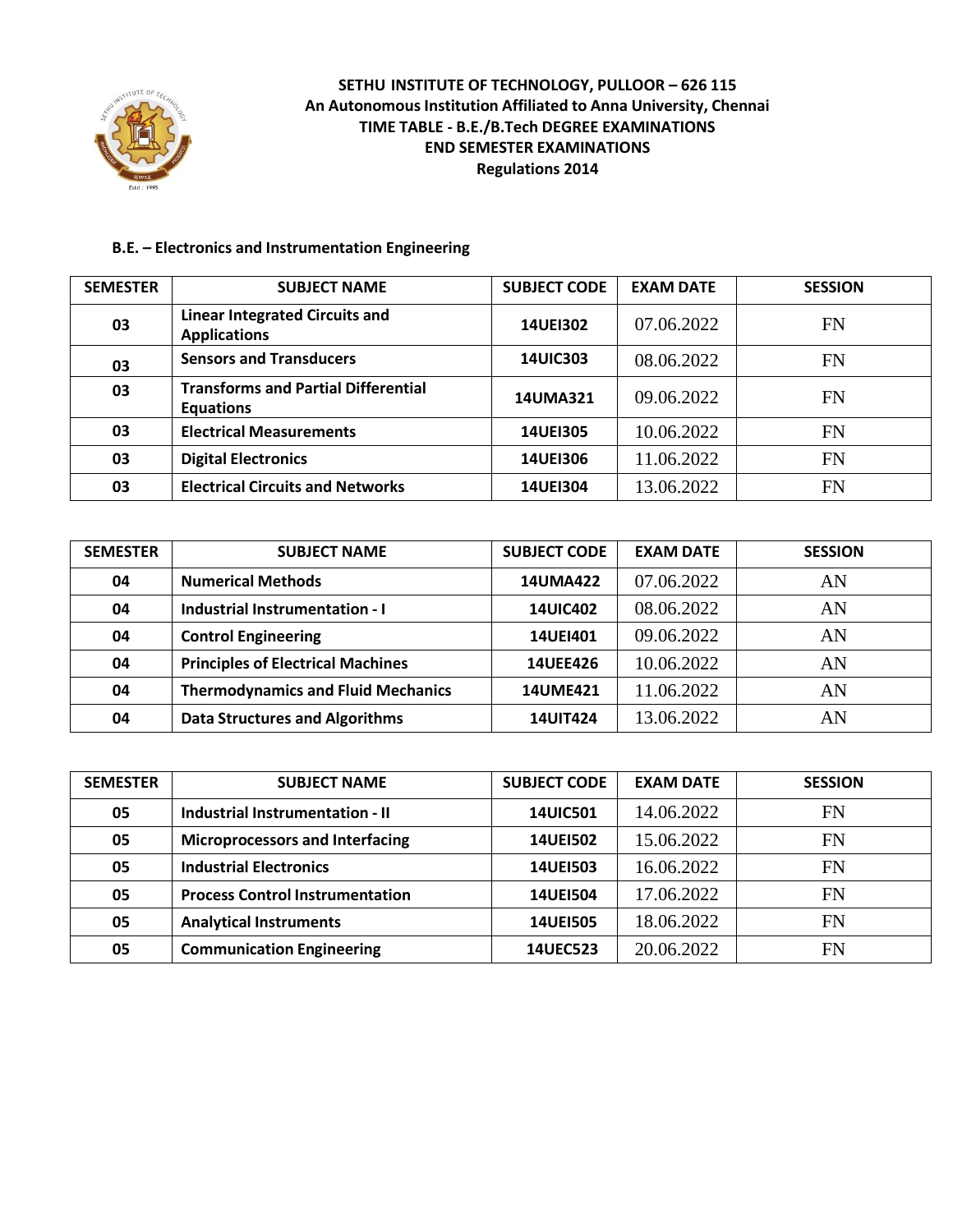| <b>SEMESTER</b> | <b>SUBJECT NAME</b>                                      | <b>SUBJECT CODE</b> | <b>EXAM DATE</b> | <b>SESSION</b> |
|-----------------|----------------------------------------------------------|---------------------|------------------|----------------|
| 06              | <b>Modern Electronic</b><br>Instrumentation              | <b>14UIC601</b>     | 14.06.2022       | AN             |
| 06              | <b>Logic And Distributed Control</b><br><b>Systems</b>   | <b>14UIC602</b>     | 15.06.2022       | AN             |
| 06              | <b>Real Time Embedded Systems</b><br><b>Architecture</b> | <b>14UEI603</b>     | 16.06.2022       | AN             |
| 06              | <b>Applied Digital Signal Processing</b>                 | 14UEC624            | 17.06.2022       | AN             |
| 06              | <b>Laser And Fiber Optics</b><br>Instrumentation         | <b>14UE1906</b>     | 04.07.2022       | <b>FN</b>      |
| 06              | <b>Industrial Data Networks</b>                          | 14UE1914            | 18.06.2022       | AN             |

| <b>SEMESTER</b> | <b>SUBJECT NAME</b>                                     | <b>SUBJECT CODE</b> | <b>EXAM DATE</b> | <b>SESSION</b> |
|-----------------|---------------------------------------------------------|---------------------|------------------|----------------|
| 07              | <b>Project Management And Finance</b>                   | 14UME701            | 21.06.2022       | FN             |
| 07              | <b>Instrumentation System Design</b>                    | <b>14UEI702</b>     | 22.06.2022       | <b>FN</b>      |
| 07              | <b>Biomedical Instrumentation</b>                       | 14UE1703            | 23.06.2022       | <b>FN</b>      |
| 07              | <b>VLSI System Design</b>                               | 14UE1704            | 24.06.2022       | FN             |
| 07              | PLC, SCADA AND DCS-<br><b>An Industrial Perspective</b> | <b>14UE1862</b>     | 25.06.2022       | <b>FN</b>      |
| 07              | <b>Instrumentation For Power Plants</b>                 | 14UE1916            | 27.06.2022       | <b>FN</b>      |
| 07              | <b>Industrial Automation</b>                            | 14UE1917            | 02.07.2022       | FN             |
| 07              | <b>Environmental Science And</b><br><b>Engineering</b>  | <b>14UCE925</b>     | 28.06.2022       | <b>FN</b>      |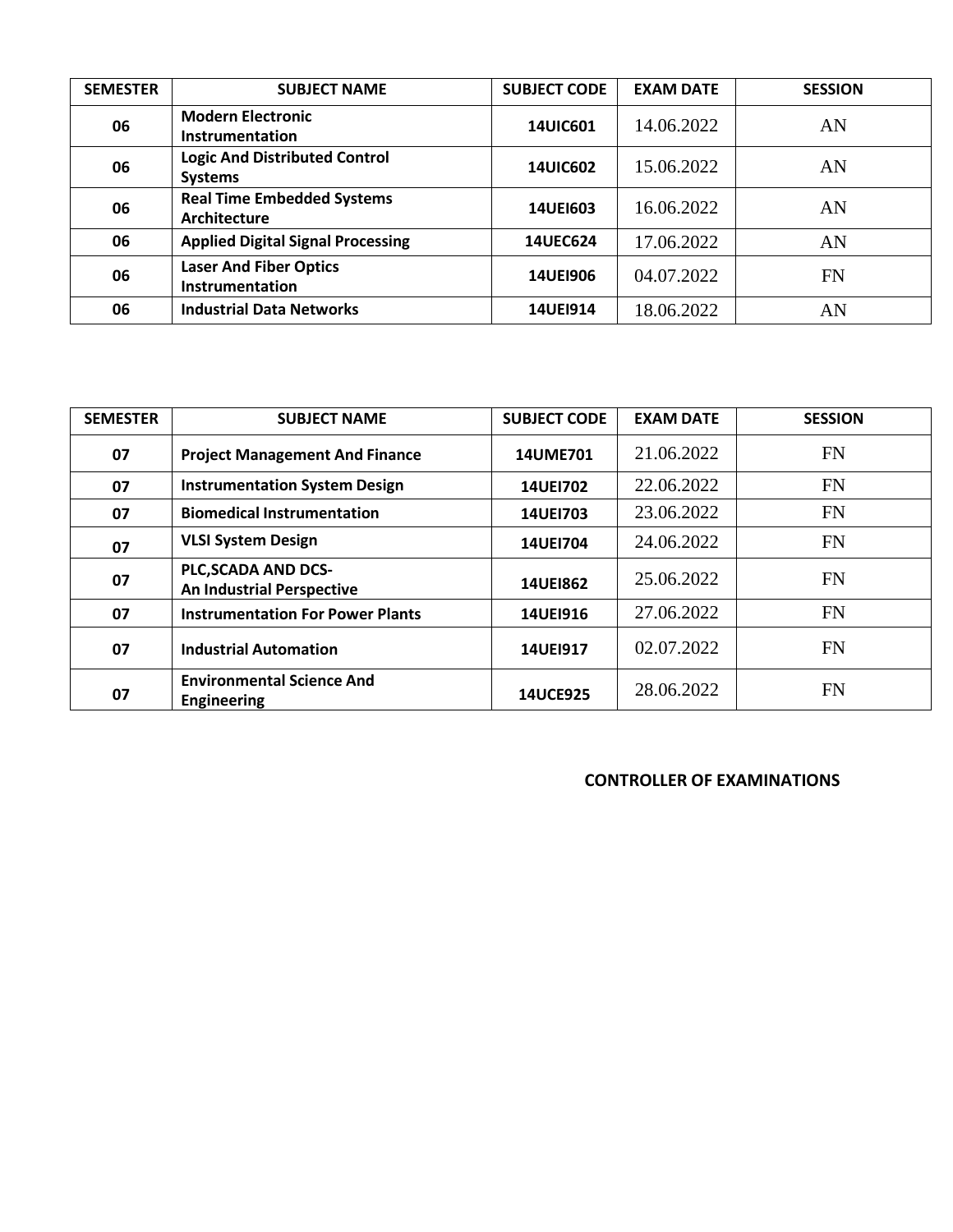

#### **B.E. – Instrumentation and Control Engineering**

| <b>SEMESTER</b> | <b>SUBJECT NAME</b>                                            | <b>SUBJECT CODE</b> | <b>EXAM DATE</b> | <b>SESSION</b> |
|-----------------|----------------------------------------------------------------|---------------------|------------------|----------------|
| 03              | <b>Digital Logic Circuits and Design</b>                       | <b>14UIC302</b>     | 07.06.2022       | <b>FN</b>      |
| 03              | <b>Sensors and Transducers</b>                                 | <b>14UIC303</b>     | 08.06.2022       | <b>FN</b>      |
| 03              | <b>Transforms and Partial Differential</b><br><b>Equations</b> | 14UMA321            | 09.06.2022       | <b>FN</b>      |
| 03              | <b>Measurements and Instrumentation</b>                        | <b>14UIC304</b>     | 10.06.2022       | <b>FN</b>      |
| 03              | <b>Electrical Machines</b>                                     | <b>14UEE323</b>     | 11.06.2022       | FN             |
| 03              | <b>Electrical Circuits and Networks</b>                        | <b>14UEI304</b>     | 13.06.2022       | <b>FN</b>      |

| <b>SEMESTER</b> | <b>SUBJECT NAME</b>                      | <b>SUBJECT CODE</b> | <b>EXAM DATE</b> | <b>SESSION</b> |
|-----------------|------------------------------------------|---------------------|------------------|----------------|
| 04              | <b>Numerical Methods</b>                 | <b>14UMA422</b>     | 07.06.2022       | AN             |
| 04              | Industrial Instrumentation - I           | <b>14UIC402</b>     | 08.06.2022       | AN             |
| 04              | <b>Linear Control Systems</b>            | <b>14UIC403</b>     | 09.06.2022       | AN             |
| 04              | <b>Analog Integrated Circuits</b>        | <b>14UEE404</b>     | 10.06.2022       | AN             |
| 04              | <b>Thermodynamics and Fluid Mechanic</b> | <b>14UME421</b>     | 11.06.2022       | AN             |
| 04              | <b>Data Structures and Algorithms</b>    | <b>14UIT424</b>     | 13.06.2022       | AN             |

| <b>SEMESTER</b> | <b>SUBJECT NAME</b>                       | <b>SUBJECT CODE</b> | <b>EXAM DATE</b> | <b>SESSION</b> |
|-----------------|-------------------------------------------|---------------------|------------------|----------------|
| 05              | Industrial Instrumentation - II           | <b>14UIC501</b>     | 14.06.2022       | FN             |
| 05              | <b>Microprocessors and Controller</b>     | <b>14UIC502</b>     | 15.06.2022       | <b>FN</b>      |
| 05              | <b>Advanced Control System</b>            | <b>14UIC503</b>     | 16.06.2022       | FN             |
| 05              | <b>Power Electronics and Applications</b> | <b>14UIC504</b>     | 17.06.2022       | <b>FN</b>      |
| 05              | <b>Analytical Instruments</b>             | <b>14UEI505</b>     | 18.06.2022       | FN             |
| 05              | <b>Communication Engineering</b>          | <b>14UEC523</b>     | 20.06.2022       | <b>FN</b>      |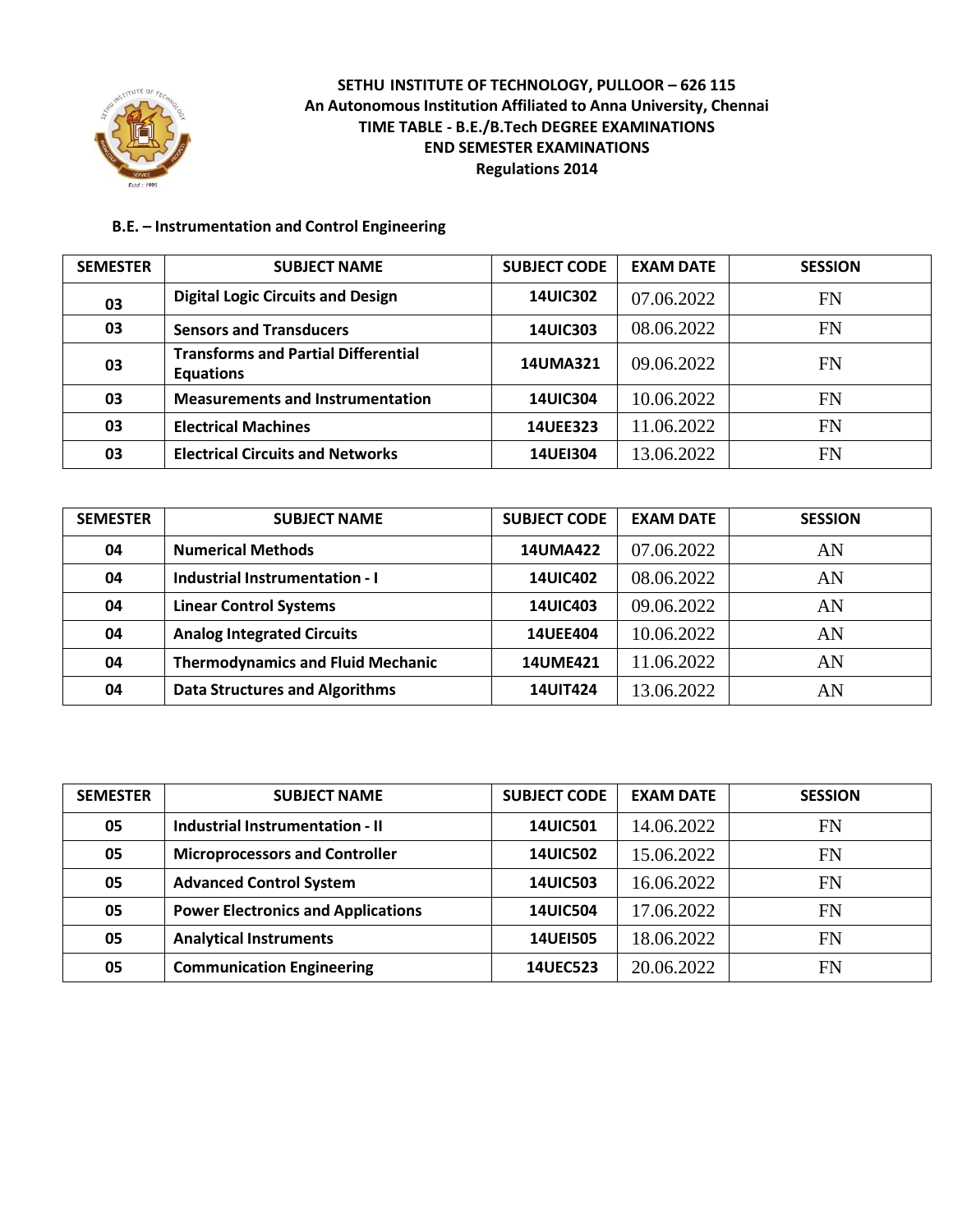| <b>SEMESTER</b> | <b>SUBJECT NAME</b>                                    | <b>SUBJECT CODE</b> | <b>EXAM DATE</b> | <b>SESSION</b> |
|-----------------|--------------------------------------------------------|---------------------|------------------|----------------|
| 06              | <b>Modern Electronic</b><br>Instrumentation            | <b>14UIC601</b>     | 14.06.2022       | AN             |
| 06              | <b>Logic And Distributed Control</b><br><b>Systems</b> | <b>14UIC602</b>     | 15.06.2022       | AN             |
| 06              | <b>Process Control</b>                                 | <b>14UIC603</b>     | 16.06.2022       | AN             |
| 06              | <b>Applied Digital Signal Processing</b>               | <b>14UEC624</b>     | 17.06.2022       | AN             |
| 06              | <b>Power Plant Instrumentation</b>                     | <b>14UIC903</b>     | 18.06.2022       | AN             |
| 06              | <b>Building Automation</b>                             | <b>14UIC918</b>     | 20.06.2022       | AN             |

| <b>SEMESTER</b> | <b>SUBJECT NAME</b>                                           | <b>SUBJECT CODE</b> | <b>EXAM DATE</b> | <b>SESSION</b> |
|-----------------|---------------------------------------------------------------|---------------------|------------------|----------------|
| 07              | <b>Project Management And Finance</b>                         | 14UME701            | 21.06.2022       | <b>FN</b>      |
| 07              | <b>Digital Control System</b>                                 | <b>14UIC702</b>     | 22.06.2022       | <b>FN</b>      |
| 07              | <b>Biomedical Instrumentation</b>                             | 14UE1703            | 23.06.2022       | <b>FN</b>      |
| 07              | <b>Applied Soft Computing</b>                                 | <b>14UIC704</b>     | 24.06.2022       | <b>FN</b>      |
| 07              | <b>Fiber Optics And Laser Instruments</b>                     | <b>14UIC909</b>     | 02.07.2022       | <b>FN</b>      |
| 07              | <b>Instrumentation For</b><br><b>Petrochemical Industries</b> | <b>14UIC913</b>     | 27.06.2022       | FN             |
| 07              | PLC, SCADA AND DCS-<br><b>An Industrial Perspective</b>       | <b>14UEI862</b>     | 25.06.2022       | FN             |
| 07              | <b>Environmental Science And</b><br><b>Engineering</b>        | <b>14UCE925</b>     | 28.06.2022       | <b>FN</b>      |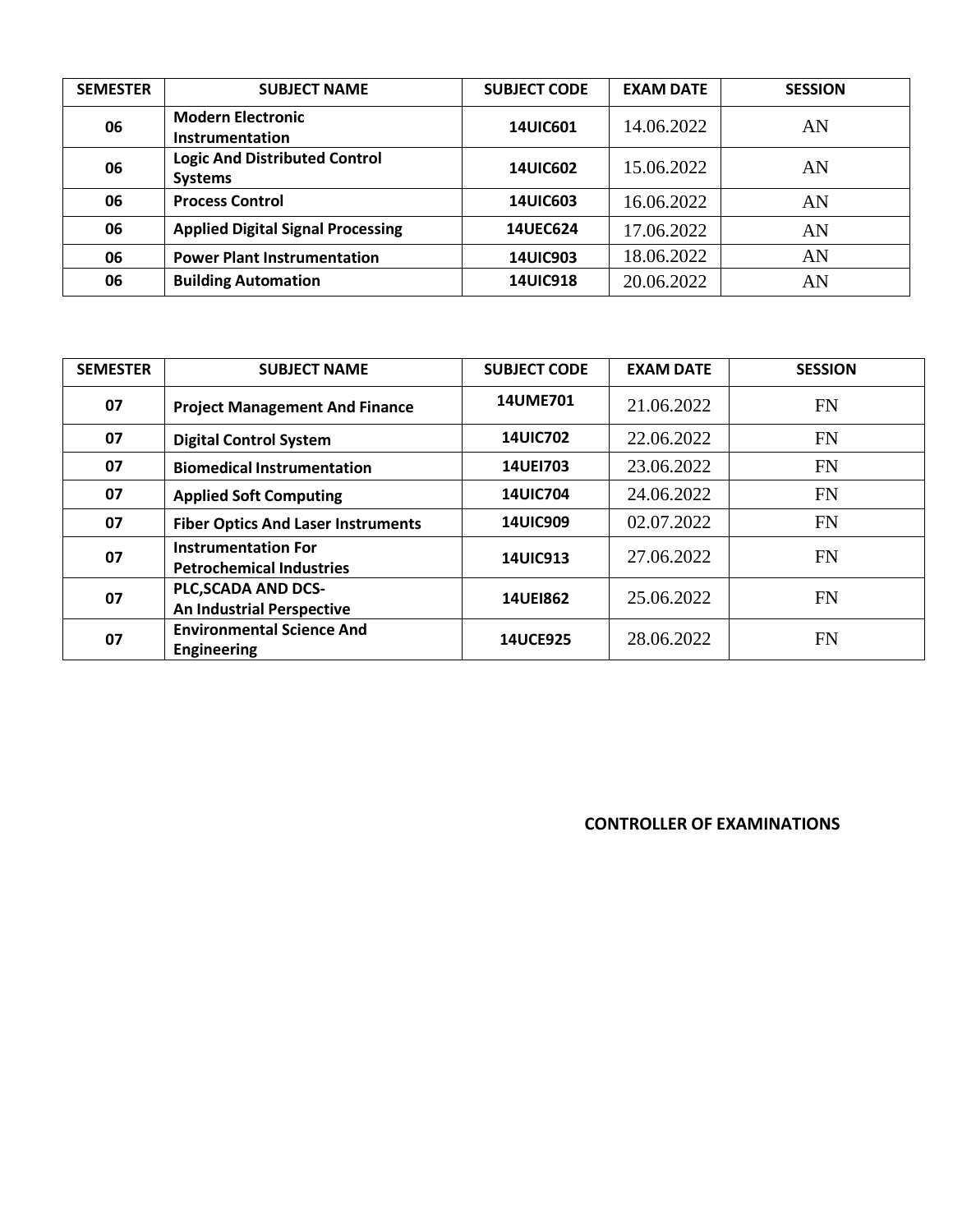

#### **B.E. – Mechanical Engineering**

| <b>SEMESTER</b> | <b>SUBJECT NAME</b>                                            | <b>SUBJECT CODE</b> | <b>EXAM DATE</b> | <b>SESSION</b> |
|-----------------|----------------------------------------------------------------|---------------------|------------------|----------------|
| 03              | <b>Manufacturing Technology - I</b>                            | <b>14UME302</b>     | 07.06.2022       | FN             |
| 03              | <b>Engineering Thermodynamics</b>                              | <b>14UME303</b>     | 08.06.2022       | FN             |
| 03              | <b>Transforms and Partial Differential</b><br><b>Equations</b> | 14UMA321            | 09.06.2022       | FN             |
| 03              | <b>Fluid Mechanics and Machinery</b>                           | <b>14UME304</b>     | 10.06.2022       | FN             |
| 03              | <b>Electrical Machines</b>                                     | 14UEE323            | 11.06.2022       | FN             |
| 03              | <b>Engineering Mechanics</b>                                   | <b>14UME305</b>     | 13.06.2022       | FN             |

| <b>SEMESTER</b> | <b>SUBJECT NAME</b>                     | <b>SUBJECT CODE</b> | <b>EXAM DATE</b> | <b>SESSION</b> |
|-----------------|-----------------------------------------|---------------------|------------------|----------------|
| 04              | <b>Statistics and Numerical Methods</b> | <b>14UMA423</b>     | 07.06.2022       | AN             |
| 04              | <b>Kinematics of Machinery</b>          | <b>14UME402</b>     | 08.06.2022       | AN             |
| 04              | <b>Manufacturing Technology - II</b>    | 14UME403            | 09.06.2022       | AN             |
| 04              | <b>Thermal Engineering</b>              | <b>14UME404</b>     | 10.06.2022       | AN             |
| 04              | <b>Strength of Materials</b>            | <b>14UME405</b>     | 11.06.2022       | AN             |
| 04              | <b>Machine Drawing</b>                  | <b>14UME406</b>     | 13.06.2022       | AN             |

| <b>SEMESTER</b> | <b>SUBJECT NAME</b>                                   | <b>SUBJECT CODE</b> | <b>EXAM DATE</b> | <b>SESSION</b> |
|-----------------|-------------------------------------------------------|---------------------|------------------|----------------|
| 05              | <b>Dynamics of Machinery</b>                          | <b>14UME501</b>     | 14.06.2022       | FN             |
| 05              | <b>Engineering materials and</b><br><b>Metallurgy</b> | <b>14UME502</b>     | 15.06.2022       | <b>FN</b>      |
| 05              | <b>Design of Machine Elements</b>                     | <b>14UME503</b>     | 16.06.2022       | <b>FN</b>      |
| 05              | <b>Automobile Engineering</b>                         | <b>14UME504</b>     | 17.06.2022       | <b>FN</b>      |
| 05              | <b>Power Plant Technology</b>                         | <b>14UME505</b>     | 18.06.2022       | <b>FN</b>      |
| 05              | <b>Applied Hydraulics and Pneumatics</b>              | <b>14UME506</b>     | 20.06.2022       | <b>FN</b>      |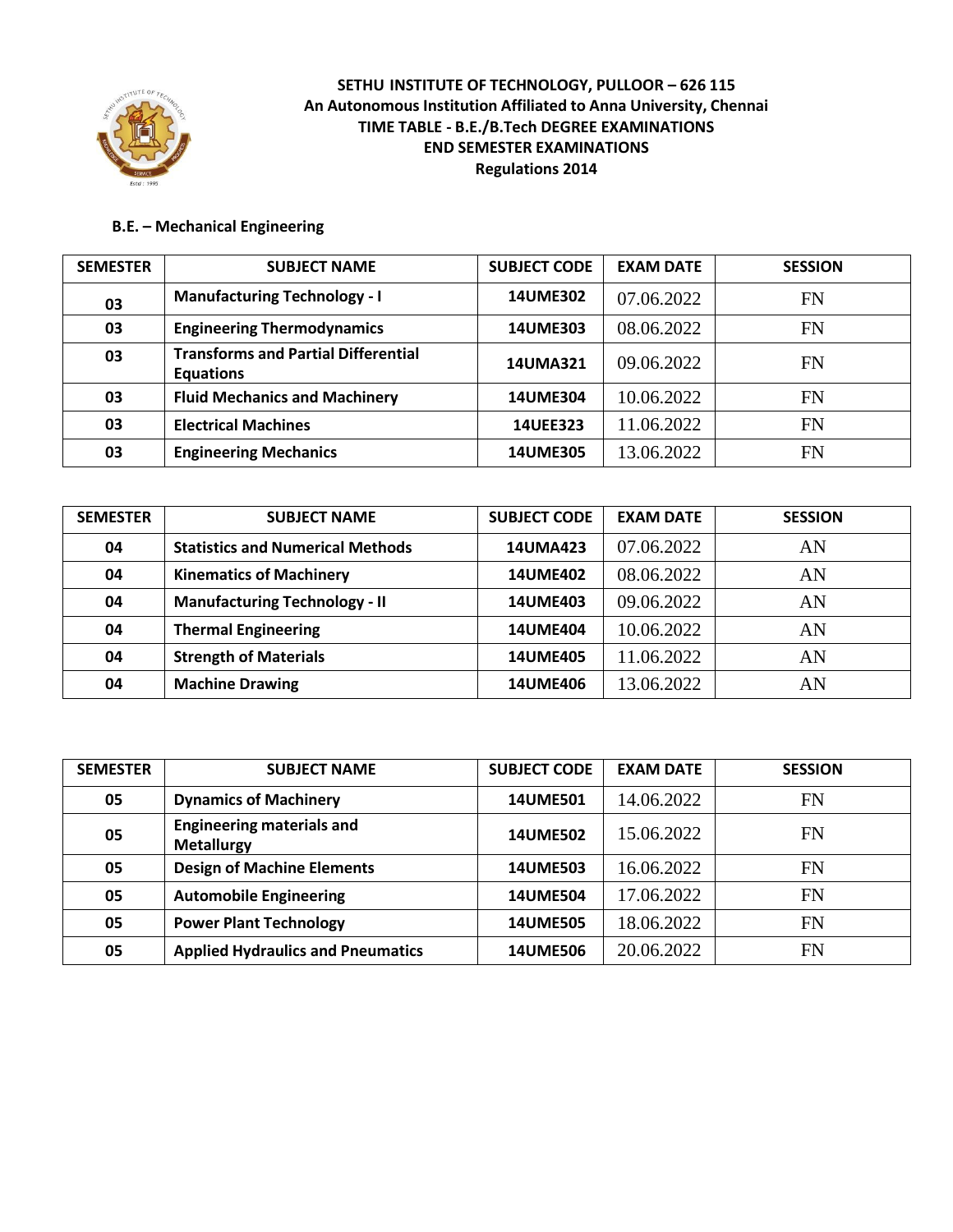| <b>SEMESTER</b> | <b>SUBJECT NAME</b>                                     | <b>SUBJECT CODE</b> | <b>EXAM DATE</b> | <b>SESSION</b> |
|-----------------|---------------------------------------------------------|---------------------|------------------|----------------|
| 06              | <b>Design Of Transmission Systems</b>                   | 14UME601            | 14.06.2022       | AN             |
| 06              | <b>Heat And Mass Transfer</b>                           | <b>14UME602</b>     | 15.06.2022       | AN             |
| 06              | <b>Engineering Metrology And</b><br><b>Measurements</b> | <b>14UME603</b>     | 16.06.2022       | AN             |
| 06              | <b>Operations Research</b>                              | <b>14UME604</b>     | 17.06.2022       | AN             |
| 06              | <b>Gas Dynamics And Jet Propulsion</b>                  | 14UME902            | 18.06.2022       | AN             |
| 06              | <b>Renewable Sources Of Energy</b>                      | <b>14UME906</b>     | 20.06.2022       | AN             |
| 06              | <b>Unconventional Machining</b><br><b>Processes</b>     | <b>14UME908</b>     | 02.07.2022       | AN             |
| 06              | <b>Total Quality Management</b>                         | 14UME923            | 04.07.2022       | FN             |

| <b>SEMESTER</b> | <b>SUBJECT NAME</b>                                    | <b>SUBJECT CODE</b> | <b>EXAM DATE</b> | <b>SESSION</b> |
|-----------------|--------------------------------------------------------|---------------------|------------------|----------------|
| 07              | <b>Project Management And Finance</b>                  | 14UME701            | 21.06.2022       | <b>FN</b>      |
| 07              | <b>Finite Element Analysis</b>                         | <b>14UME702</b>     | 22.06.2022       | <b>FN</b>      |
| 07              | <b>Mechatronics</b>                                    | 14UME703            | 23.06.2022       | <b>FN</b>      |
| 07              | <b>Computer Integrated</b><br><b>Manufacturing</b>     | <b>14UME704</b>     | 24.06.2022       | <b>FN</b>      |
| 07              | <b>Process Planning And Cost</b><br><b>Estimation</b>  | 14UME910            | 02.07.2022       | <b>FN</b>      |
| 07              | <b>Refrigeration And Air Conditioning</b>              | 14UME913            | 04.07.2022       | AN             |
| 07              | <b>Robotics</b>                                        | 14UME924            | 27.06.2022       | <b>FN</b>      |
| 07              | <b>Environmental Science And</b><br><b>Engineering</b> | 14UCE925            | 28.06.2022       | FN             |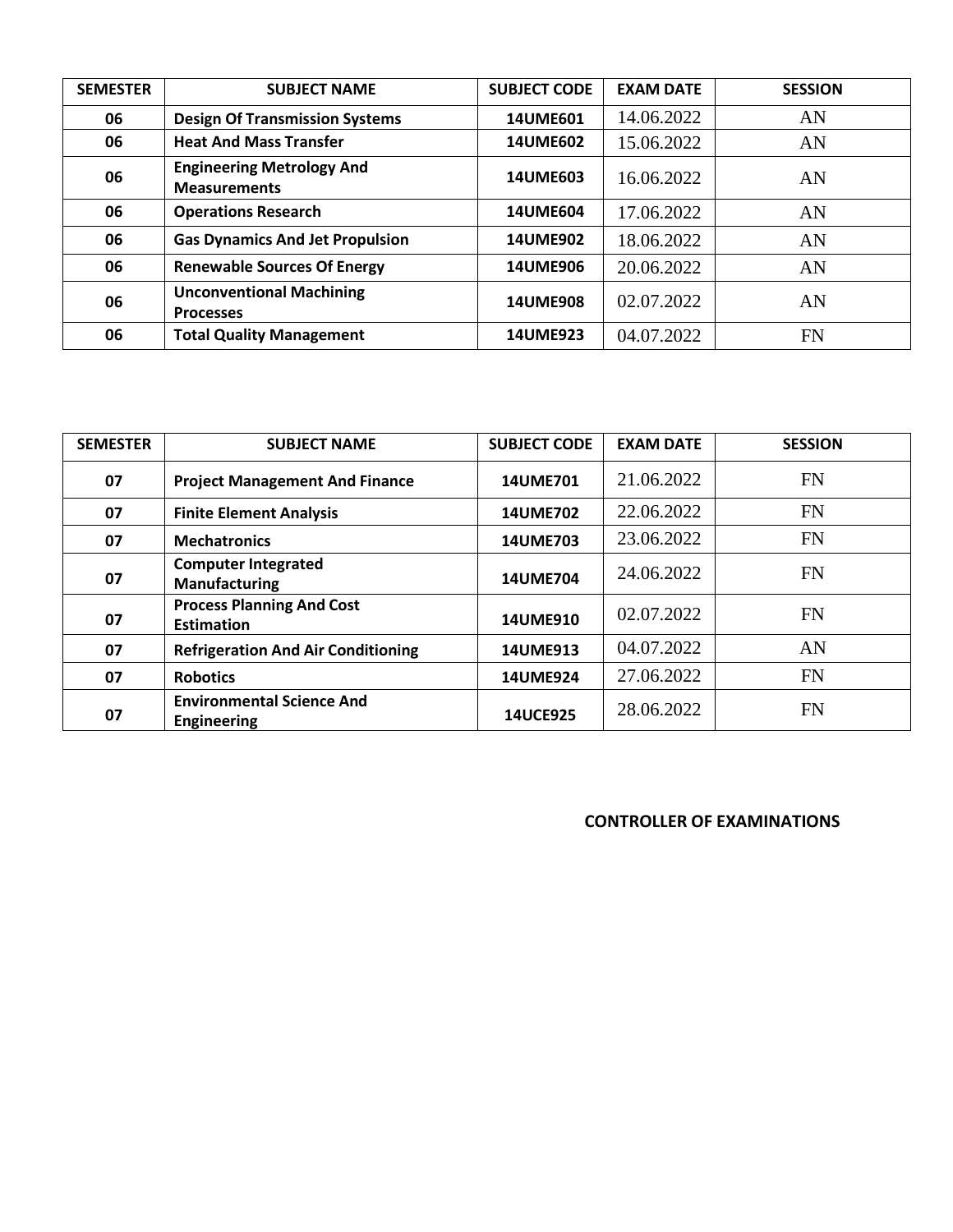

#### **B.Tech. - Information Technology**

| <b>SEMESTER</b> | <b>SUBJECT NAME</b>                                            | <b>SUBJECT CODE</b> | <b>EXAM DATE</b> | <b>SESSION</b> |
|-----------------|----------------------------------------------------------------|---------------------|------------------|----------------|
| 03              | <b>Programming With Data Structures</b>                        | <b>14UIT302</b>     | 07.06.2022       | <b>FN</b>      |
| 03              | <b>Computer Organization</b>                                   | <b>14UIT303</b>     | 08.06.2022       | <b>FN</b>      |
| 03              | <b>Transforms and Partial Differential</b><br><b>Equations</b> | 14UMA321            | 09.06.2022       | <b>FN</b>      |
| 03              | <b>Object Oriented Programming</b>                             | <b>14UIT304</b>     | 10.06.2022       | <b>FN</b>      |
| 03              | <b>Database Systems</b>                                        | <b>14UIT305</b>     | 11.06.2022       | <b>FN</b>      |
| 03              | <b>Analog and Digital Communication</b>                        | <b>14UIT306</b>     | 13.06.2022       | FN             |

| <b>SEMESTER</b> | <b>SUBJECT NAME</b>                                                 | <b>SUBJECT CODE</b> | <b>EXAM DATE</b> | <b>SESSION</b> |
|-----------------|---------------------------------------------------------------------|---------------------|------------------|----------------|
| 04              | <b>Applied Statistics and Queuing</b><br><b>Networks</b>            | 14UMA421            | 07.06.2022       | AN             |
| 04              | <b>Analysis and Design of Algorithms</b>                            | <b>14UIT402</b>     | 08.06.2022       | AN             |
| 04              | <b>Java Programming</b>                                             | 14UCS403            | 09.06.2022       | AN             |
| 04              | <b>Principles of Operating Systems</b>                              | <b>14UIT404</b>     | 10.06.2022       | AN             |
| 04              | <b>Object Oriented Software Engineering</b><br><b>Methodologies</b> | <b>14UIT405</b>     | 11.06.2022       | AN             |
| 04              | <b>Microprocessors and Microcontrollers</b>                         | 14UEC423            | 13.06.2022       | AN             |

| <b>SEMESTER</b> | <b>SUBJECT NAME</b>                        | <b>SUBJECT CODE</b> | <b>EXAM DATE</b> | <b>SESSION</b> |
|-----------------|--------------------------------------------|---------------------|------------------|----------------|
| 05              | <b>Discrete Mathematics</b>                | <b>14UMA521</b>     | 14.06.2022       | FN             |
| 05              | <b>Computer Networks</b>                   | <b>14UIT502</b>     | 15.06.2022       | FN             |
| 05              | <b>Object Oriented Analysis and Design</b> | 14UCS503            | 16.06.2022       | FN             |
| 05              | <b>Embedded Computing Systems</b>          | <b>14UIT504</b>     | 17.06.2022       | <b>FN</b>      |
| 05              | <b>Graphics With OPENGL</b>                | <b>14UIT505</b>     | 18.06.2022       | FN             |
| 05              | <b>Wireless Communication</b>              | <b>14UIT506</b>     | 20.06.2022       | FN             |